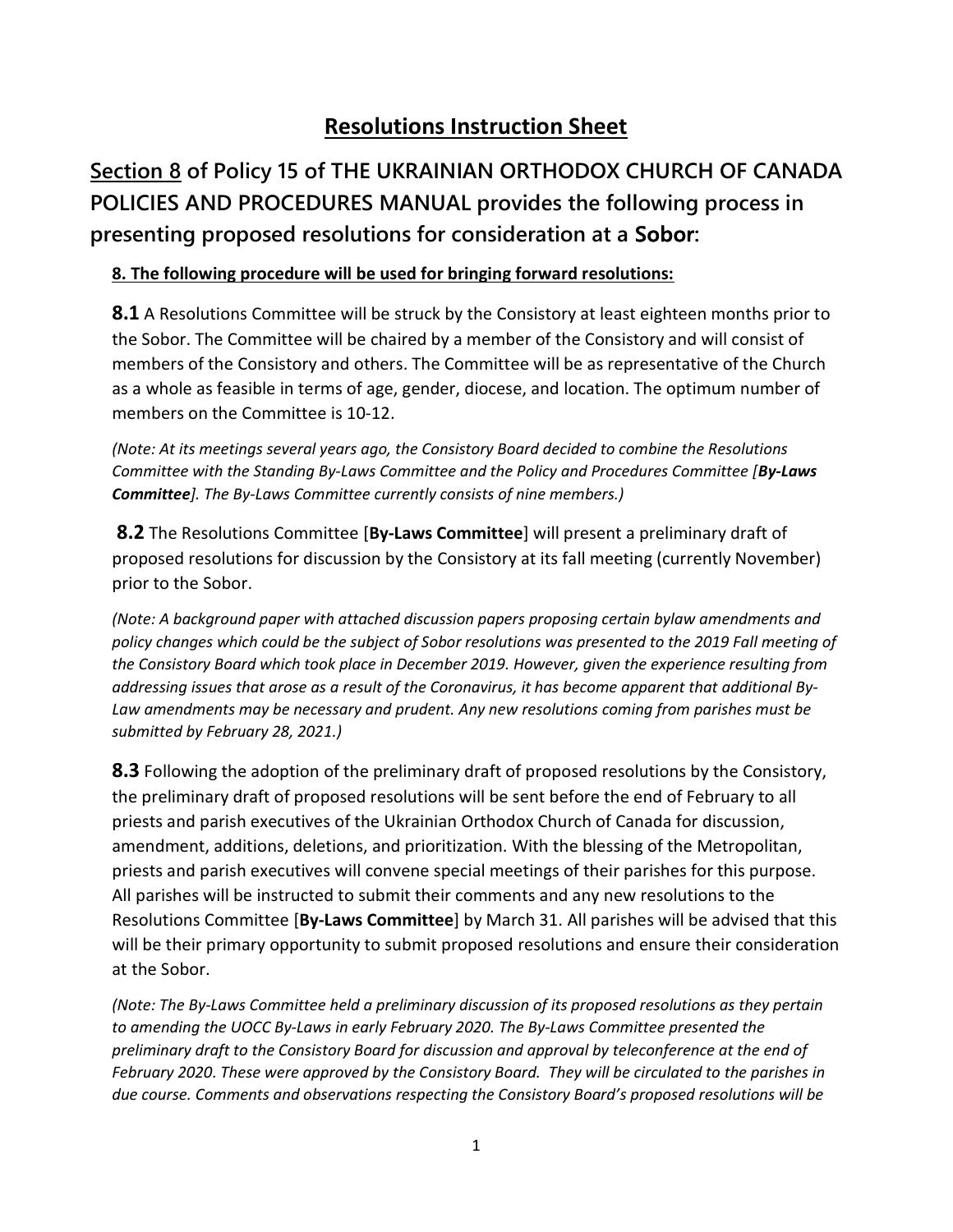entertained if submitted by March 31, 2021, parishes must keep in mind that under Paragraph 21.02 of the UOCC By-Laws, any resolutions proposing bylaw amendments must be submitted to the Presidium of the Consistory by no later than March 12, 2021.)

**8.4** The Resolutions Committee [By-Laws Committee] will meet following March 31 to study all the submissions and present a coherent list of proposed resolutions to the Consistory at its spring meeting (usually in May). (Note: Under Paragraph 12.05 of the UOCC By-Laws, a list, but not the text, of proposed resolutions must be published by **April 15, 2021**.)

**8.5** Following the approval of the proposed resolutions by the Consistory, the resolutions will be sent to all delegates to the Sobor for their further consideration.

(Note: Under Paragraph 21.03 of the UOCC By-Laws, resolutions proposing bylaw amendments in the form of a notice of motion must be published on or before May 15, 2021.)

**8.6** At the Sobor, the resolutions will again be presented to all delegates as soon as feasible following the opening of the Sobor. The presentation of the resolutions will be made by members of the Resolutions Committee or by persons designated by the Resolutions Committee.

8.7 The delegates will then be divided into as many discussion groups as there are groups of resolutions. The discussion groups will be representative insofar as possible of all dioceses, all areas of the country, all sizes of parishes, clergy, and membership (age, gender). Each group will discuss each of the major areas under the guidance of a facilitator/recorder and with the assistance of experts in each area (e.g., chairs of Consistory committees). Even though all the membership will have had an opportunity to discuss this material at the parish level, this will be the one opportunity for working out differences that may exist, for example, among various parts of the country, large/small parishes, etc. It is intended that these differences be worked out at this point in order that the final discussion/debate on the floor not be unduly drawn out.

8.8 Ideally, voting on the resolutions will take place on the day following their presentation to the Sobor. Comments/questions from the floor will be limited to two minutes per person. A person may address each resolution only once. Concerted effort will be made to alternate between speakers speaking in favour of and against a given resolution. How long each resolution will be discussed, will be at the discretion of the Resolutions Committee?

8.9 Resolutions which have been moved, seconded, and submitted in writing from the floor will be discussed following the voting on the resolutions which were submitted through the process outlined above. There will be a definite time limit (e.g., one hour) established by the Resolutions Committee for the discussion of resolutions from the floor.

**8.10** Voting will be by a show of hands (with the official delegate voting card) or by standing or, on the request of at least five members of the Sobor who are present, by secret ballot.